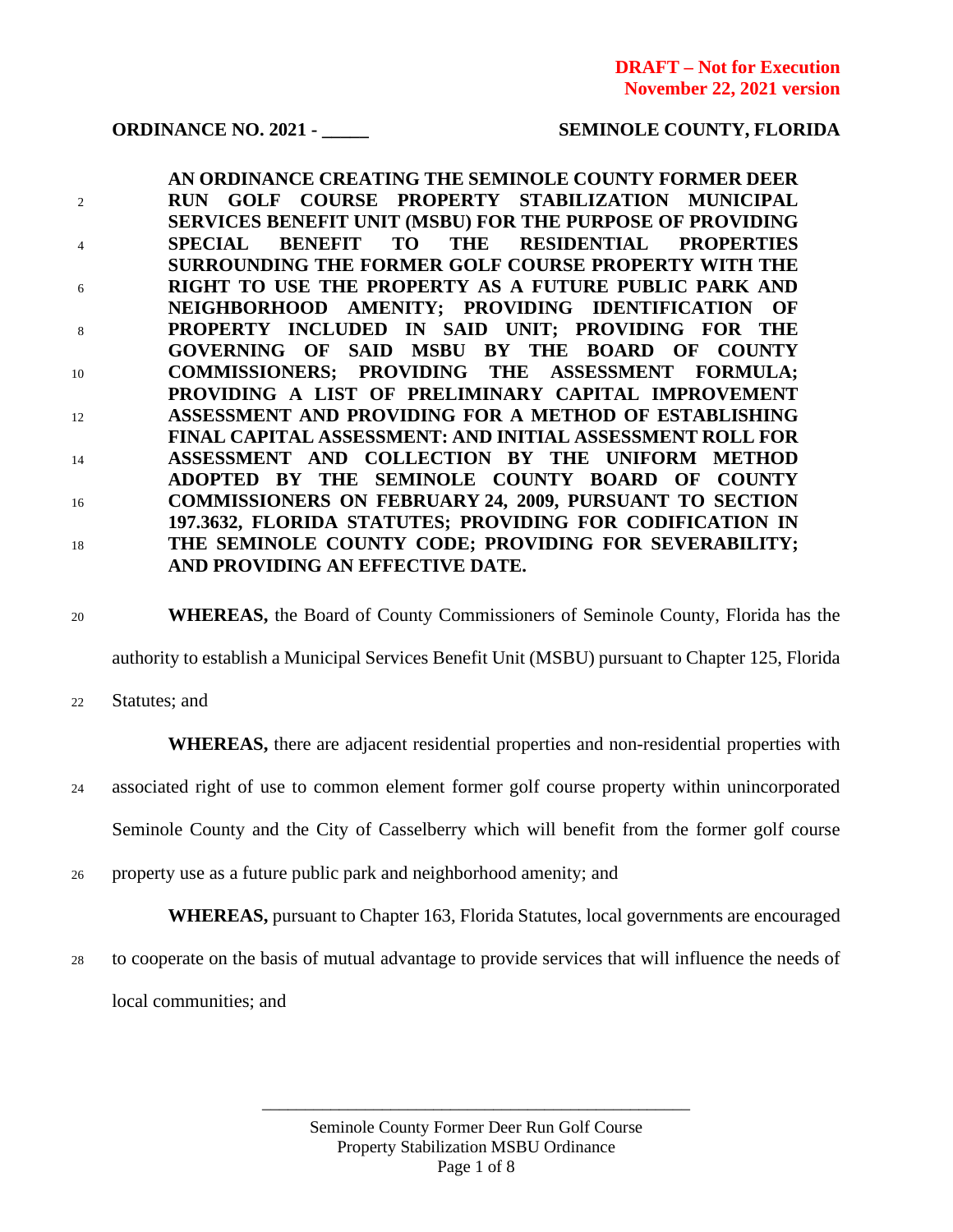<sup>30</sup> **WHEREAS,** pursuant to Chapter 125.01(5)(a), Florida Statutes, the City of Casselberry has established the required city ordinance providing authorization for Seminole County to assess <sup>32</sup> and collect through the uniform method the non-ad valorem assessments assigned to specially benefited residential parcels within the city's taxing district consistent with the establishment of

<sup>34</sup> this MSBU; and

**WHEREAS,** the municipal services to be provided by Seminole County on behalf of the <sup>36</sup> Seminole County Former Deer Run Golf Course Property Stabilization MSBU, as herein authorized by creation of an MSBU, shall consist of assessment levy designated to be assigned to <sup>38</sup> the specially benefited properties and levied as a capital improvement assessment financed and payable by installment over a multi-year repayment period as identified in Exhibits A, B and C; <sup>40</sup> and

**WHEREAS,** the referenced municipal services were requested via a community-based <sup>42</sup> application and the required Petition to Create an MSBU distributed and monitored by the MSBU Program demonstrated a favorable community support percentage [Exhibit D] that met the <sup>44</sup> minimum sixty-five percent (65%) support level required by Section 22.10(N) of the Seminole County Administrative Code; and

<sup>46</sup> **WHEREAS,** the Seminole County Leisure Services Department will maintain decisionmaking authority relative to initial and on-going former golf course property services; and

<sup>48</sup> **WHEREAS,** community participation and representation is encouraged in support of certain MSBU activities; representatives of the assessed properties will be provided opportunity <sup>50</sup> to serve as liaisons of the assessed community as per Roles and Responsibilities outlined in Exhibit E; and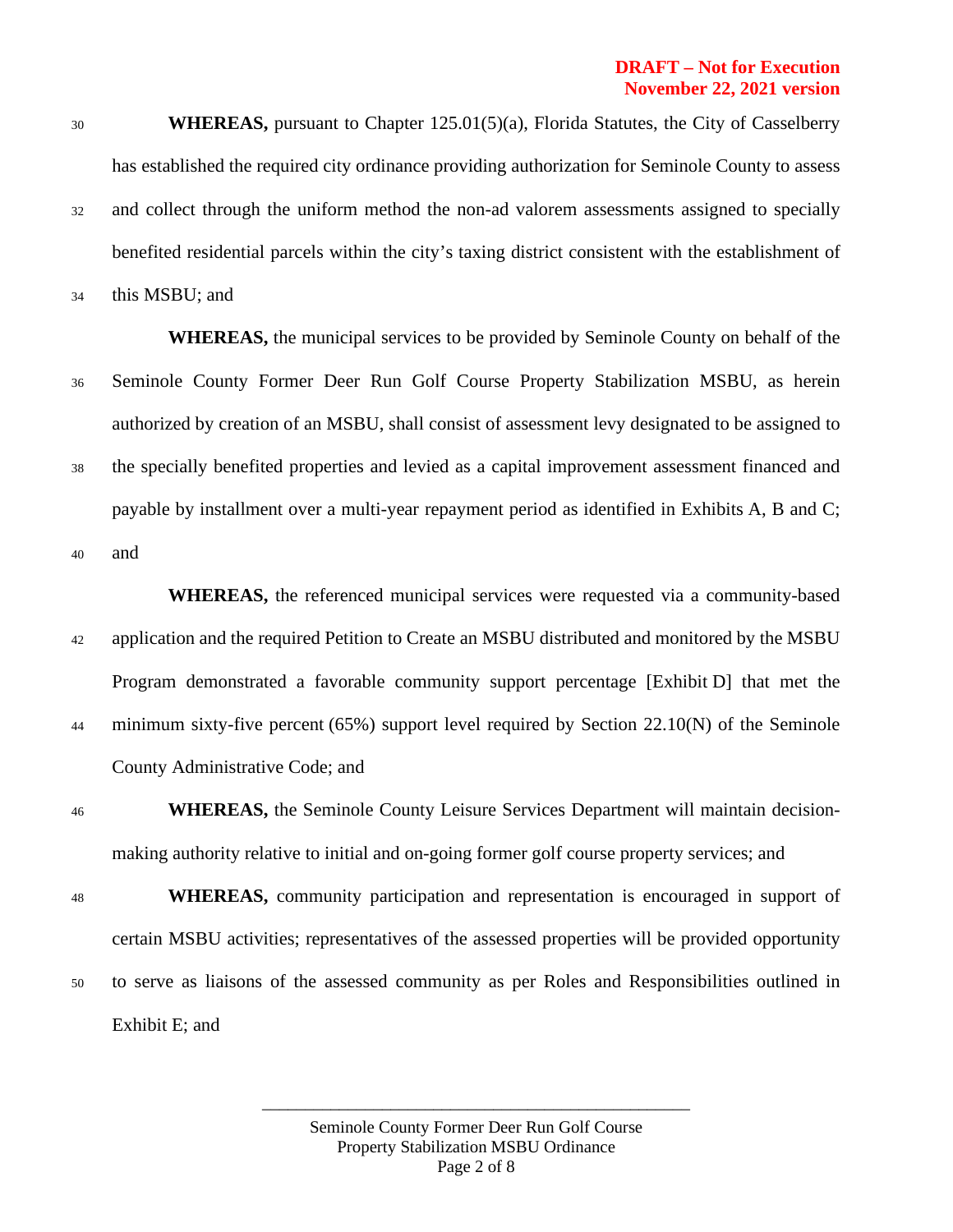- <sup>52</sup> **WHEREAS,** an Economic Impact Statement has been prepared for public review in accordance with the provisions set forth in the Seminole County Home Rule Charter; and
- <sup>54</sup> **WHEREAS,** the Board of County Commissioners has approved the hereinafter described MSBU.
- 

# <sup>56</sup> **NOW, THEREFORE, BE IT ORDAINED BY THE BOARD OF COUNTY COMMISSIONERS OF SEMINOLE COUNTY, FLORIDA:**

<sup>58</sup> **Section 1. Short Title.** This Ordinance shall be known and referred to as the Seminole County Former Deer Run Golf Course Property Stabilization Municipal Services Benefit Unit <sup>60</sup> (MSBU) Ordinance.

**Section 2. Creating Unit; Improvements.** There is hereby created within Seminole <sup>62</sup> County the Seminole County Former Deer Run Golf Course Property Stabilization MSBU for the purpose of providing a general benefit, including stabilization needs, to the residential properties <sup>64</sup> surrounding the former golf course property with the right to use the property as a future public park and neighborhood amenity, as defined in Exhibit A on behalf of the Seminole County Former <sup>66</sup> Deer Run Golf Course Property that is inclusive of adjacent residential and non-adjacent residential properties. Said MSBU boundary shall encompass the parcels listed in Exhibit C per <sup>68</sup> the property records maintained by the Seminole County Property Appraiser, all of which are located within either the City of Casselberry, Florida or unincorporated Seminole County, Florida. <sup>70</sup> As used in this Ordinance, the term "stabilization needs" includes, but is not limited to, renovation and refurbishment of recreation facilities including renovation of the existing clubhouse and <sup>72</sup> parking area for use as a community center facility, drainage, and other essential facilities.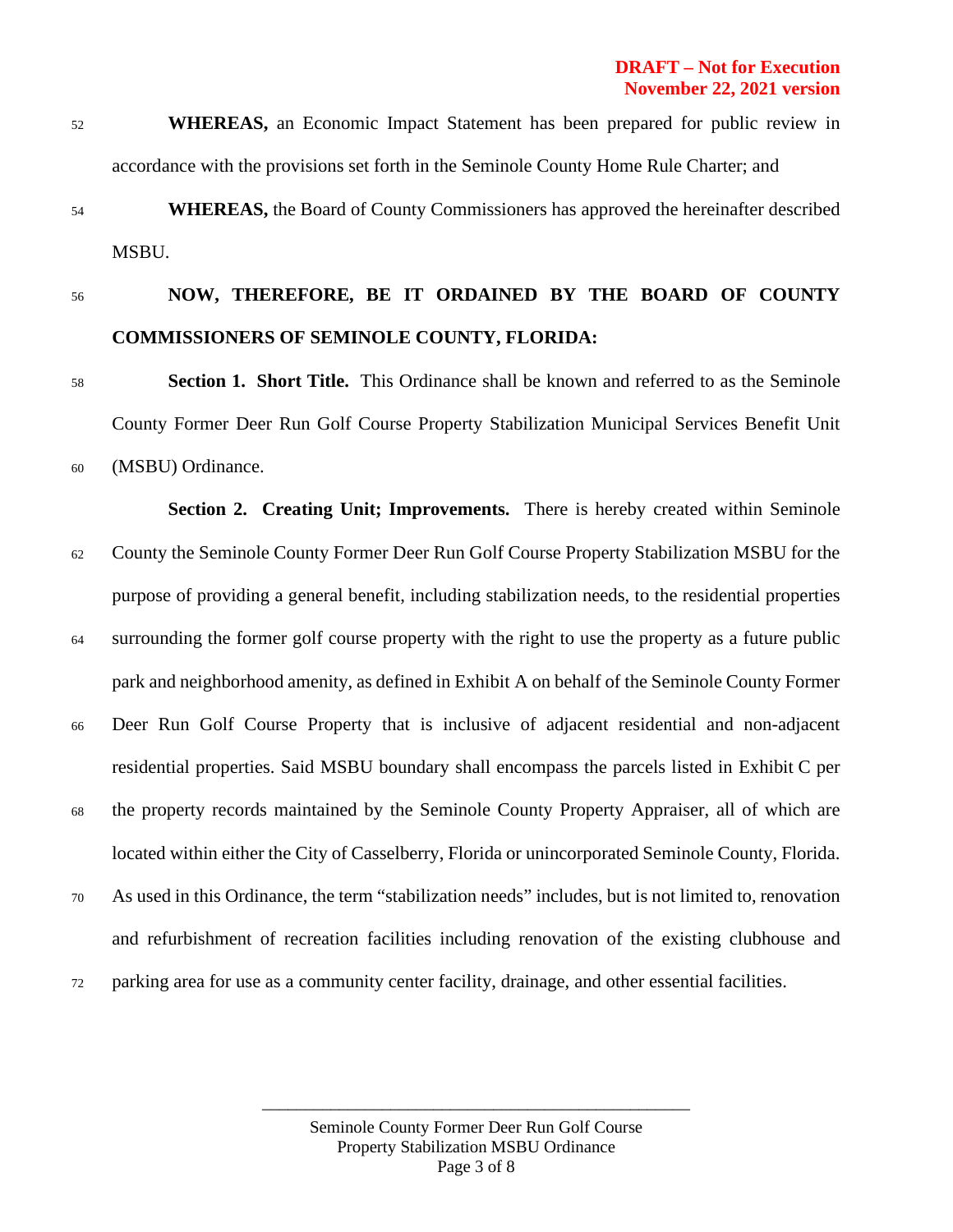**Section 3. Powers and Duties of Board.** The MSBU shall be governed by the Board of

- <sup>74</sup> County Commissioners of Seminole County, Florida, which Board shall have the following powers and duties:
- <sup>76</sup> (a) To provide for the collection and disbursal by the County of such funds as may be necessary to pay the expenses for services for stabilization needs within the MSBU.
- <sup>78</sup> (b) To provide for coordination and preparation of all plans, specifications, and other professional services necessary to establish, inspect and maintain recreational opportunities, as <sup>80</sup> well as recreational facilities, drainage, and other essential facilities for the former Deer Run Golf Course Property as set forth in Section 2.
- <sup>82</sup> (c) To levy non-ad valorem assessments upon property abutting, adjoining and contiguous to such Former Deer Run Golf Course Property Stabilization Needs when such <sup>84</sup> property is specially benefited by such services.
- (d) To levy non-ad valorem assessments upon any property which is specially benefited <sup>86</sup> and/or abuts, adjoins and is contiguous to the Former Deer Run Golf Course and those properties, as defined in the MSBU assessment area, with the right of use of the former golf course property <sup>88</sup> or a property fronting on former Deer Run Golf Course, or which may have been omitted from the hereinafter described assessment listing, upon giving sufficient notice to the owners of such <sup>90</sup> property and holding a public hearing to consider any comments, objections or other relevant information to arrive at such decision to levy such non-ad valorem assessments.
- <sup>92</sup> (e) To provide method of financing from MSBU Program project funds as authorized by the administrative procedures for municipal services benefit units.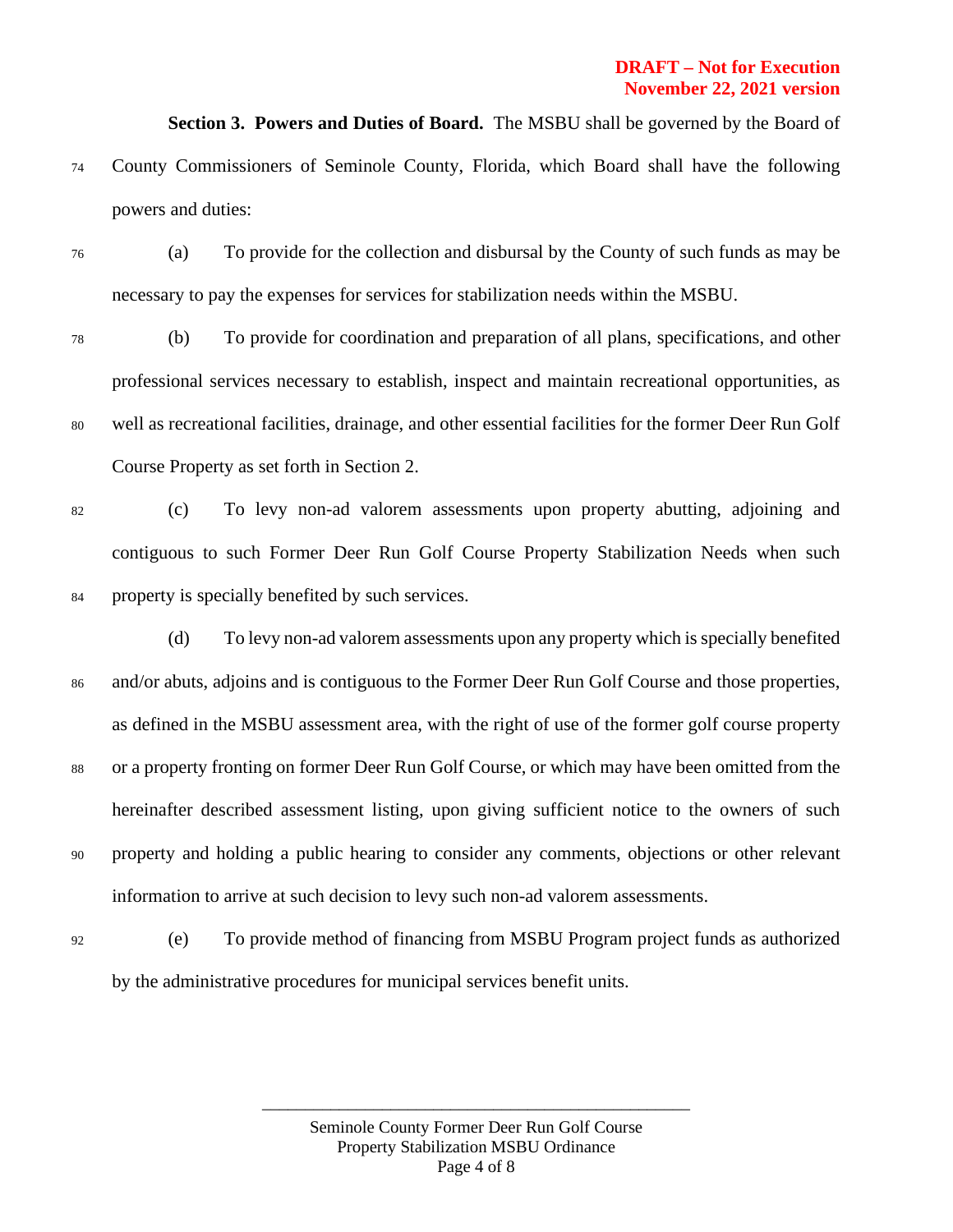<sup>94</sup> **Section 4. MSBU Administrative Costs.** All property included in the assessed boundary will be assessed administrative costs, as promulgated under the Municipal Services Benefit Unit <sup>96</sup> Program procedures.

**Section 5. Assessment Formula.** The benefit unit base for determining assessment <sup>98</sup> allocation is "per parcel" with consideration for parcel location relative to the resulting public park. Parcels fronting and abutting and/or contiguous will be assessed two (2) benefit units; other parcels <sup>100</sup> will be assessed one (1) benefit unit.

**Section 6. Common Element Land.** The assessed boundary of this MSBU includes <sup>102</sup> residential parcels that are under individual ownership and parcels classified as common element land. Common element land is defined as land designated and retained for the exclusive benefit of <sup>104</sup> a group of properties, generally designated to be a subdivision. The assessment allocated to a common element land parcel will be collected through assignment of an equal pro-rata amount to <sup>106</sup> each parcel associated with the common element parcel. The prorated allocation of the assessment will be calculated by dividing the benefit unit cost allocation by the number of associated parcels. <sup>108</sup> Associated parcels that are also assessed as a parcel will be assigned a maximum of one (1) right of use benefit unit and that benefit unit assignment will be included with the parcel assessment. <sup>110</sup> All associated parcels that are not also parcels will be assigned a right of use benefit unit of one (1). **Section 7. Assessment and Collection.** The funding structure from these MSBU services, <sup>112</sup> as described in Section 2, is provided in Exhibit B. A list of the properties specifically benefited

<sup>114</sup> in Exhibit C. A preliminary non-ad valorem assessment as listed in Exhibit C is hereby assigned to each property specially benefited from the stabilization needs services. Final assessment will be <sup>116</sup> established by Board Resolution adopted at a public hearing and will be based on actual cost of

> Seminole County Former Deer Run Golf Course Property Stabilization MSBU Ordinance Page 5 of 8

\_\_\_\_\_\_\_\_\_\_\_\_\_\_\_\_\_\_\_\_\_\_\_\_\_\_\_\_\_\_\_\_\_\_\_\_\_\_\_\_\_\_\_\_\_\_\_\_\_\_

from the stabilization needs services, along with the respective benefit unit allocation, is provided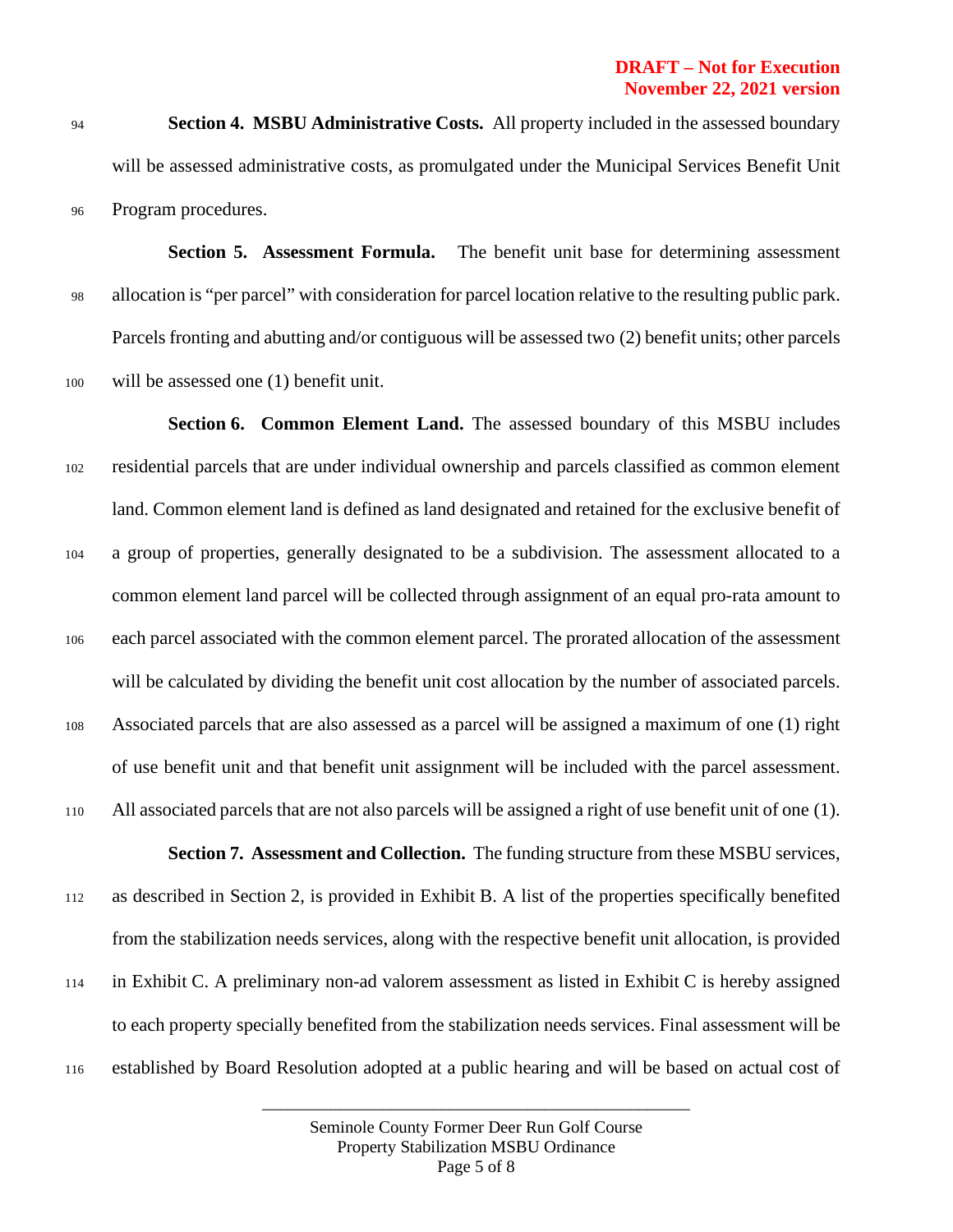### **DRAFT – Not for Execution November 22, 2021 version**

property stabilization needs, less the supplemental funding provided by the County. Payment in

- <sup>118</sup> full of the final adjusted assessment without assignment of financing fees will be accepted by the County within thirty (30) days following the final public hearing. Assessments not paid in full will
- <sup>120</sup> be assigned an annual financing fee and will be collected by up to fifteen (15) equal annual installments billed and collected through the annual property tax bills. Financing fees are subject
- <sup>122</sup> to financing terms available at the time of project completion and establishment of the final adjusted assessment.
- <sup>124</sup> The annual assessment shall be derived each year by allocating the total annual budgeted costs of the MSBU equitably to each benefit unit per the assessment matrix provided in Exhibit B.
- <sup>126</sup> The assessment amount per benefit component shall be approved annually by Board Resolution. Said assessments shall constitute a lien upon the lands assessed. Pending collection by the
- <sup>128</sup> County of such assessments, as provided herein, the County may spend from its Municipal Services Benefit Unit Fund such sums as may be necessary to operate, maintain and administer <sup>130</sup> the MSBU hereby created, and the County will be reimbursed to such extent at such time

assessments are collected.

<sup>132</sup> All non-ad valorem assessments which may be created through this Ordinance shall be assessed and collected by the uniform method adopted by the Seminole County Board of County <sup>134</sup> Commissioners, pursuant to Section 197.3632, Florida Statutes.

**Section 8. Minimum Duration.** Unless otherwise authorized by the Board, dissolution <sup>136</sup> of Seminole County Former Deer Run Golf Course Property Stabilization MSBU will not be granted until the Ordinance has been in effect for a minimum of fifteen (15) assessment years <sup>138</sup> following the effective date of the ordinance creating the MSBU.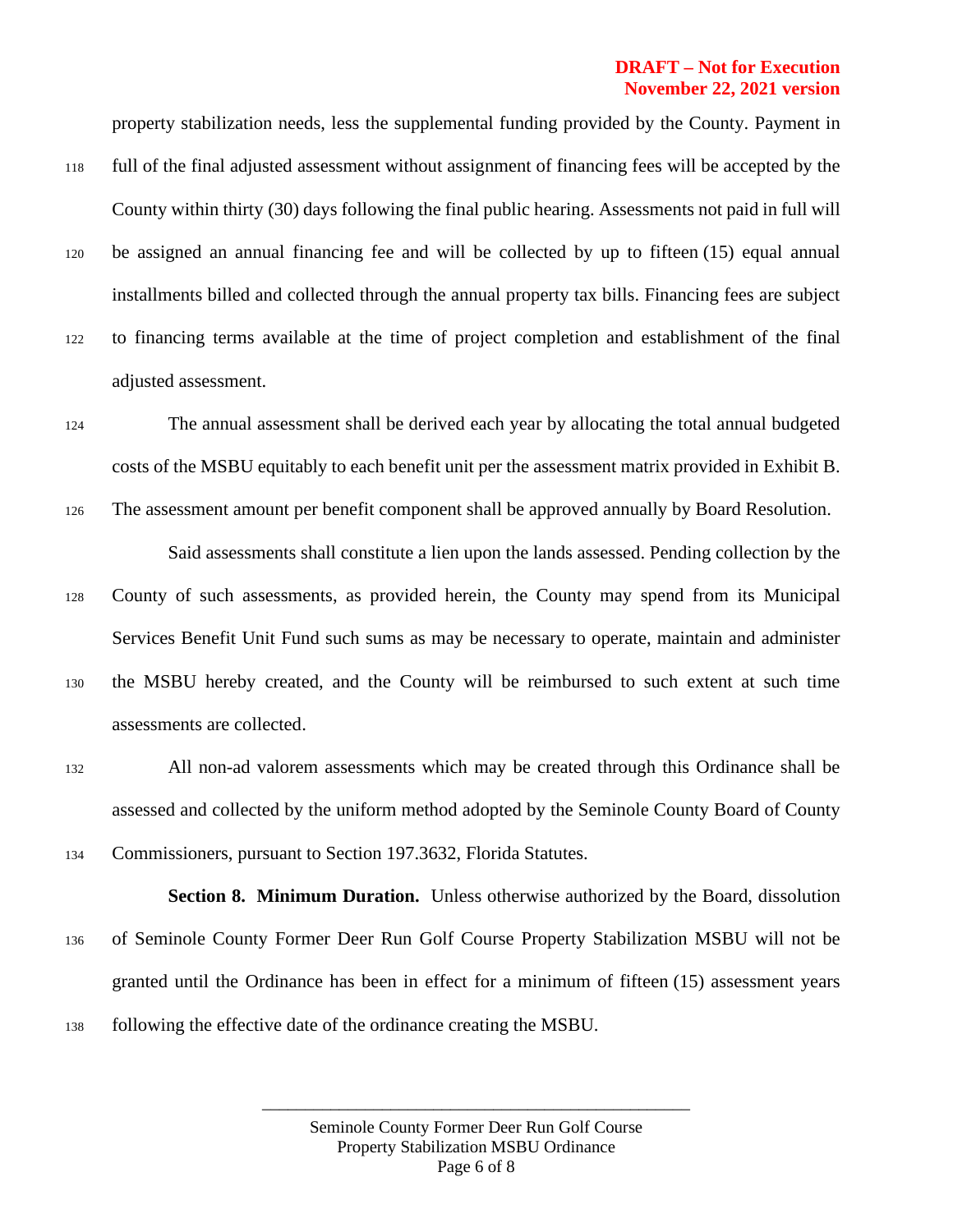### **DRAFT – Not for Execution November 22, 2021 version**

**Section 9. MSBU Liaisons.** Representatives of the assessed properties shall be provided <sup>140</sup> opportunity to serve as MSBU Liaisons. The role of an MSBU Liaison includes activities such as providing representation on behalf of all owners of assessed properties, monitoring conditions and <sup>142</sup> reporting observations, disseminating relevant information, and encouraging communitywide awareness and participation respective to environmental stewardship recommendations as outlined

<sup>144</sup> in Exhibit E.

**Section 10. Codification.** It is the intention of the Board of County Commissioners that <sup>146</sup> the provisions of this Ordinance shall become and be made a part of the Seminole County Code, and that the word "ordinance" may be changed to "section", "article", or other appropriate word <sup>148</sup> or phrase and the sections of this Ordinance may be renumbered or re-lettered to accomplish such intention; providing, however, that Sections 10, 11 and 12 of this Ordinance shall not be codified.

<sup>150</sup> **Section 11. Severability.** If any provision of this Ordinance or the application thereof to any person or circumstance is held invalid, it is the intent of the Board of County Commissioners <sup>152</sup> that such invalidity shall not affect other provisions or applications of this Ordinance which can be given effect without the invalid provision or application and, to this end, the provisions of this <sup>154</sup> Ordinance are declared severable.

#### **Section 12. Effective Date.**

<sup>156</sup> (a) The County will provide a certified copy of this Ordinance to the Florida Department of State by the Clerk of the Board of County Commissioners in accordance with Section 125.66, <sup>158</sup> Florida Statutes.

(b) This Ordinance will take effect upon filing a copy of this Ordinance with the <sup>160</sup> Department of State by the Clerk of the Board of County Commissioners; provided, however, that the effective date of the MSBU set forth in this Ordinance will be no earlier than the day after the